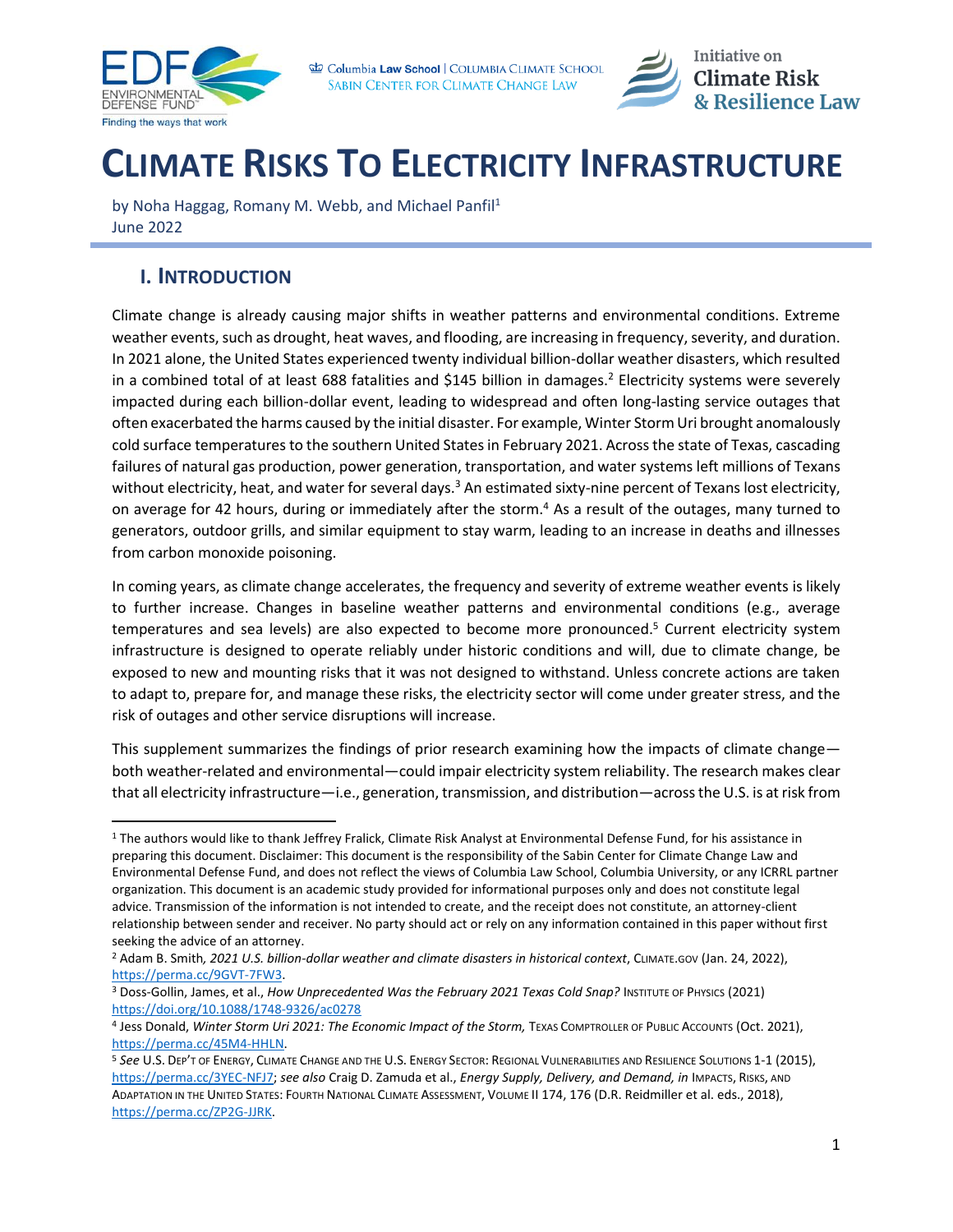the impacts of climate change. It is essential that electric utilities understand the climate change impacts that are already occurring, or are expected to occur in the future, in their service territory and the consequences for infrastructure they own, operate, or rely on.

#### **I. ELECTRICITY SYSTEM BASICS**

The electricity system can be divided into three key parts:<sup>6</sup>

- (1) **Generation**: Electricity is produced by generating facilities (also known as power plants), which convert primary energy sources into electricity. Primary energy sources include natural gas, petroleum, coal, nuclear, and renewable sources such as wind, sun, and water.<sup>7</sup> Power plant infrastructure varies based on the energy source that is being converted. Power plants may need other resources to operate, such as water for cooling.<sup>8</sup>
- (2) **Transmission**: High voltage transmission lines are used to transport electricity long-distances from generating facilities to demand centers (e.g., cities and towns). Transmission lines consist of structural frames, conductor lines, cables, transformers, circuit breakers, and switches.<sup>9</sup> Substations positioned along transmission lines adjust the voltage of the electricity. Following generation, before electricity enters a transmission line, its voltage must be increased or "stepped up."<sup>10</sup> The voltage is then decreased or "stepped down" at the point where the electricity enters the distribution system.<sup>11</sup>
- (3) **Distribution**: The distribution system carries electricity out of the transmission system to individual consumers. After electricity is "stepped down" via a substation, it is routed over distribution lines to end-consumers (e.g., households and businesses). $^{12}$

In much of the U.S., end-consumers obtain electricity services from private for-profit companies, known as investor-owned utilities. In some areas, however, electricity services are provided by non-profit public utilities that are owned by the municipality or electric cooperatives that are owned by the consumers they serve.

Due to the high cost of developing electricity infrastructure, and in order to avoid unnecessary duplication of that infrastructure, states historically granted utilities exclusive rights to provide electricity services within their service territory. In many states, utilities are vertically-integrated, meaning that they own and operate electricity generation, transmission, and distribution assets.<sup>13</sup> Some vertically-integrated utilities generate all or most of the electricity they supply at power plants they own, while others purchase significant electricity from other independent power producers.<sup>14</sup>

Some states have required electric utilities to sell their generation assets. In these so-called "restructured" states, electric utilities purchase electricity through bilateral agreements with independent power producers, or in wholesale markets.<sup>15</sup> Some utilities in restructured states continue to own transmission infrastructure,

<sup>6</sup> U.S. DEP'T OF ENERGY, UNITED STATES ELECTRICITY SYSTEM PRIMER 6 (2015)[, https://perma.cc/M6Q7-MC8H.](https://perma.cc/M6Q7-MC8H)

<sup>7</sup> *See id.* 

<sup>8</sup> *See id*. at 9.

<sup>9</sup> *Id*. at 13.

<sup>10</sup> *See id*. at 12–13, 15.

<sup>11</sup> *See id*. at 15, 21.

<sup>12</sup> *Id.* at 21.

<sup>13</sup> *See* REGUL. ASSISTANCE PROJECT, ELECTRICITY REGULATION IN THE US: A GUIDE 10 (2011), [https://perma.cc/V82A-7S2F.](https://perma.cc/V82A-7S2F)

<sup>14</sup> *Id.*

<sup>15</sup> *See id*. at 10.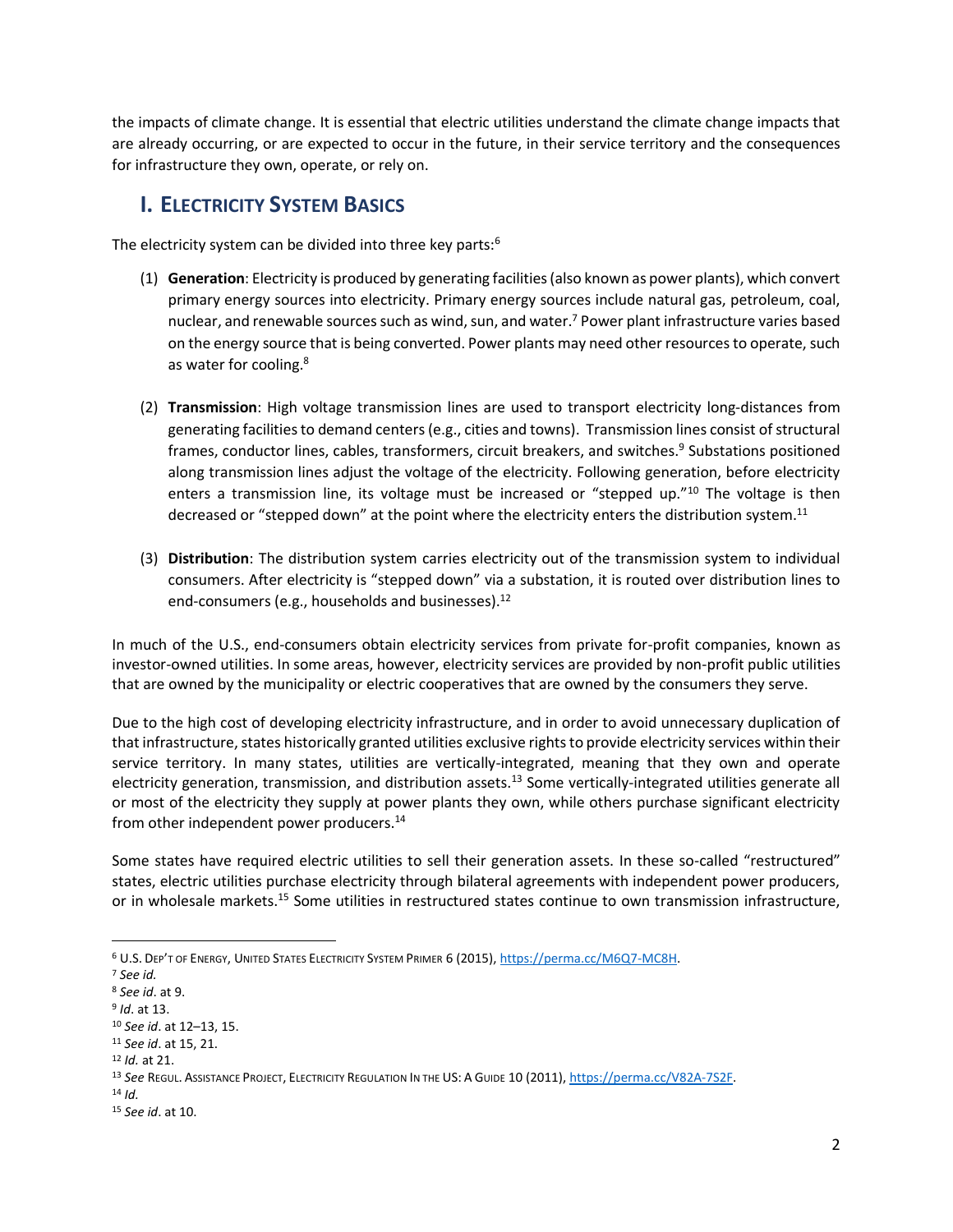but that infrastructure is managed by independent non-profit entities, known as Regional Transmission Organizations or Independent System Operators.<sup>16</sup>

Some states have also deregulated the retail electricity market to introduce "retail choice." Where this is the case, consumers may elect to purchase electricity from the monopoly utility, or from a competitive supplier. In both cases, however, the utility continues to be responsible for electricity distribution. Utilities have a "duty to serve," meaning that they are obligated to provide electricity and distribution services to all customers within their service territory (see *[Petitioning for Regulation from State Utility Commissions](https://www.icrrl.org/files/2022/06/Petitioning-for-Regulation-from-State-Utility-Commissions.pdf)*). The state utility commission typically determines the allowable rate of return (see *[Advancing Climate Resilience Planning](https://www.icrrl.org/files/2022/06/Advancing-Climate-Resilience-Planning-through-Rate-Case.pdf)  [Through Rate Case Proceedings](https://www.icrrl.org/files/2022/06/Advancing-Climate-Resilience-Planning-through-Rate-Case.pdf)*) on utility investments and rates that consumers pay.<sup>17</sup>

#### **II. ELECTRICITY SYSTEMS AND CLIMATE CHANGE**

Climate conditions have a major influence on the design, construction, and operation of electricity infrastructure.<sup>18</sup> For example, historic precipitation patterns and associated river flows have influenced the siting of hydroelectric generating facilities. Similarly, water availability has influenced the siting of thermoelectric power plants that require water for cooling. Air temperature ranges also affect the need for, and design of, cooling systems at thermoelectric power plants and other facilities. Pipeline, electricity transmission line, and other infrastructure developers also consider the prevalence of extreme weather events when constructing and operating facilities.<sup>19</sup>

Climate change is already altering historic weather patterns and environmental conditions, and will likely continue to do so in the future, exposing electricity infrastructure to new risks.<sup>20</sup> The nature and extent of those risks varies because of regional differences in how climate change manifests, as well as in the design and operation of electricity systems. For example, hydropower facilitiesin northwestern states are at high risk from changing precipitation patterns, reduced snowpack, and earlier snow melt.<sup>21</sup> Drought is becoming an increasing problem in southwestern states, affecting the operation of oil refineries and thermoelectric generating plants that rely on water for cooling.<sup>22</sup> Flooding is a greater risk to refineries and generating plants in the southeast, which is experiencing more intense hurricanes. $^{23}$ 

Climate impacts on one type of infrastructure or in one region could affect the operation of other parts of the electricity system. An example of this occurred in Washington state in summer 2015, when a wildfire forced the shutdown of a transmission line which, in turn, necessitated the curtailment of output from a hydroelectric generating facility.<sup>24</sup> Similarly, natural gas supply disruptions during Winter Storm Uri in Texas in 2021 led to electricity outages in the state, and price spikes elsewhere.<sup>25</sup>

<sup>16</sup> *See id*. at 17–18.

<sup>17</sup> See *id*. at 24.

<sup>18</sup> *See* U.S. DEP'T OF ENERGY,*supra* not[e 5,](#page-0-0) at 1-1 ("Energy production, transport, and delivery infrastructure and operations are typically tailored either to take advantage of or to address regional differences in climate conditions.").

<sup>&</sup>lt;sup>19</sup> See id. at 1-2 ("[O]il and gas infrastructure along the Gulf Coast . . . typically incorporate the historical likelihood of severe hurricanes into risk management planning.").

<sup>20</sup> *See* Zamuda, *supra* not[e 5,](#page-0-0) at 177.

<sup>21</sup> U.S. DEP'T OF ENERGY,*supra* not[e 5,](#page-0-0) at ii.

<sup>22</sup> *Id.* at 3-4, 3-12

<sup>23</sup> *Id.* at 8-1.

<sup>&</sup>lt;sup>24</sup> CRYSTAL RAYMOND, SEATTLE CITY LIGHT CLIMATE CHANGE VULNERABILITY ASSESSMENT AND ADAPTATION PLAN 49 (2015), [https://perma.cc/2ER3-LLAD.](https://perma.cc/2ER3-LLAD)

<sup>25</sup> HOBBY SCHOOL OF PUBLIC AFFAIRS, UNIVERSITY OF HOUSTON, THE WINTER STORM OF 2021 (2021)[, https://perma.cc/VN7N-BCX5;](https://perma.cc/VN7N-BCX5) HARC, WINTERSTORM URI'S IMPACTS & PATHWAYS TO RESILIENCE IN TEXAS.,<https://perma.cc/AJE7-UQZ8> (last visited April 28, 2022).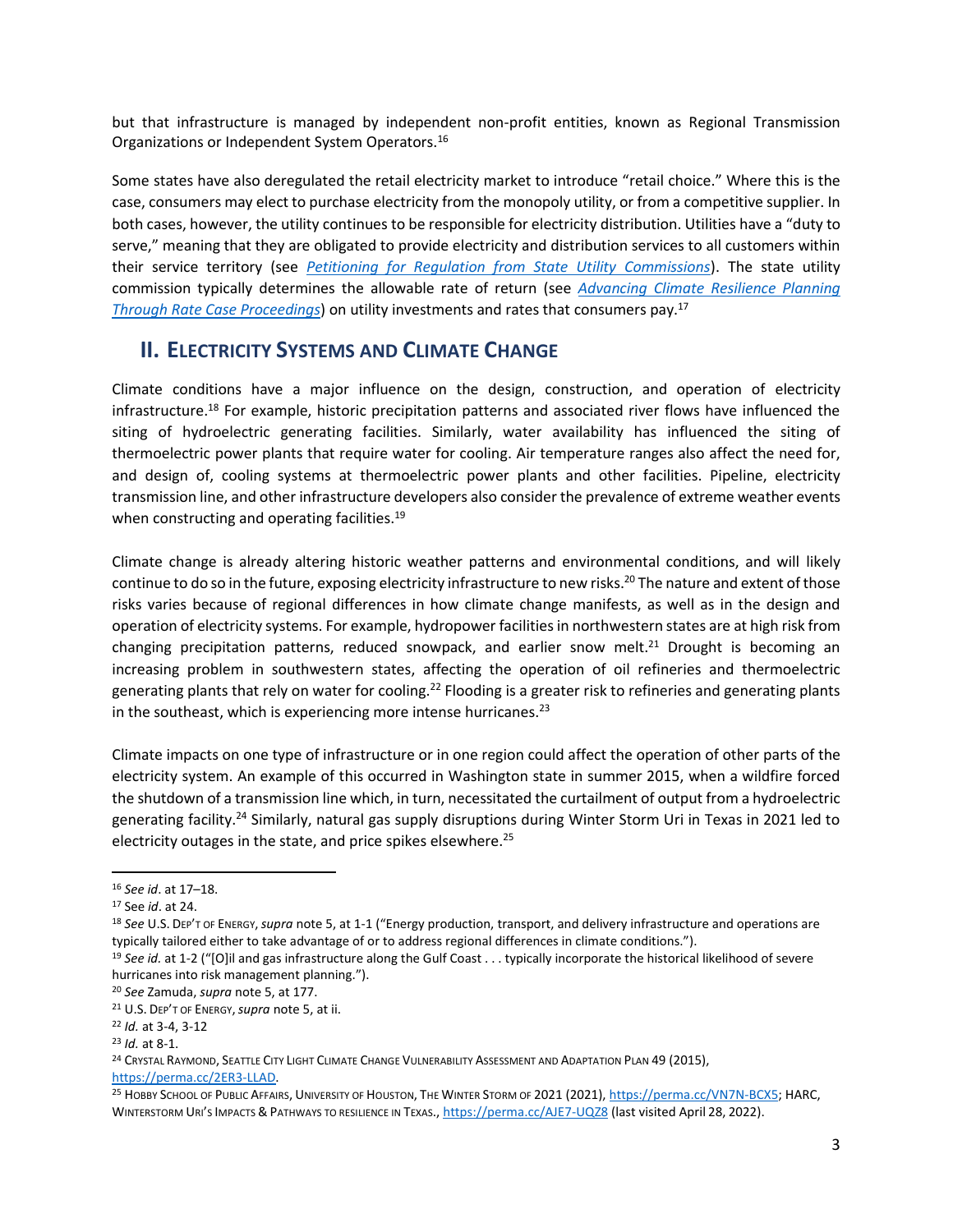## **III. KEY CLIMATE CHANGE IMPACTS AND RISKS TO ELECTRICITY INFRASTRUCTURE**

Because the nature and extent of climate change impacts will vary regionally, each electric utility must undertake its own climate risk assessment to determine when and how its assets and operations will be affected, and evaluate measures to enhance its climate resilience (see *[Climate Resilience Planning Process](https://www.icrrl.org/files/2022/06/Climate-Resilience-Planning-Process-Supplement.pdf)*)*.*  However, generally speaking, utilities will need to plan for the following key climate impacts (at a minimum).

<span id="page-3-0"></span>• **Increasing average air temperatures and heat waves:** According to the Fourth National Climate Assessment, annual average temperatures are forecasted to increase by  $2.5^{\circ}F$ between 2021 and 2050.<sup>26</sup> However, some areas may be subject to significantly larger temperature increases. In parts of the northeast, for example, maximum summer temperatures are expected to increase by up to  $6.7^\circ$ F.<sup>27</sup> Increasing temperatures pose various risks to electricity generation, transmission, and distribution systems.<sup>28</sup> These risks are amplified if above-average temperatures persist over several consecutive days, which is commonly referred to as a heat wave. The frequency at which heat waves occur has increased due to climate change—in the 1960s, there was an average of two heat waves per year across the country; during the 2010s, this number increased to six. $^{29}$ 

<span id="page-3-1"></span>Higher temperatures can reduce the efficiency of certain types of generators and accelerate the aging of transmission and distribution equipment.<sup>30</sup> Higher temperatures can also increase transmission line losses, and cause lines to expand and sag, which can lead to wildfires.<sup>31</sup> Together, the impacts on generation, transmission, and distribution may make electricity more difficult to produce and deliver, which could strain electricity supplies. At the same time, higher temperatures will cause increased demand for electricity, potentially leading to supply shortfalls and outages.<sup>32</sup> For example, a multi-day heat wave in August 2020 triggered higher electricity demand for air conditioning across the state of California, while also reducing output from natural gas generating plants, leading to outages.<sup>33</sup>

<sup>26</sup> R.S. Vose et al., *Temperature Changes in the United States, in* CLIMATE SCIENCE SPECIAL REPORT: FOURTH NATIONAL CLIMATE ASSESSMENT: VOLUME I 185, 185 (D.J. Wuebbels et al. eds., 2017)[, https://perma.cc/TD85-T3H8.](https://perma.cc/TD85-T3H8) According to the

Intergovernmental Panel on Climate Change's (IPCC) Sixth Assessment Report, global surface temperatures have increased by 1.09° Celsius during the period from 2011 to 2020 compared to the 1850-1900 average baseline. *See* Hans O-Portner et al., *Climate Change 2022: Impacts, Adaptation and Vulnerability,* in SIXTH ASSESSMENT REPORT (AR6) OF THE INTERGOVERNMENTAL PANEL CLIMATE CHANGE, SPM-7 (2022),

[https://www.ipcc.ch/report/ar6/wg2/downloads/report/IPCC\\_AR6\\_WGII\\_FinalDraft\\_FullReport.pdf](https://www.ipcc.ch/report/ar6/wg2/downloads/report/IPCC_AR6_WGII_FinalDraft_FullReport.pdf) [hereinafter IPCC Report]. The IPCC also estimates there is "at least" a greater than 50% likelihood of exceeding 1.5° Celsius – largely considered a tipping point for the Earth's climate – in the near term, which is defined as the period from 2021 to 2040. *Id.*

<sup>27</sup> *See, e.g.*, *Rising Temperatures*, MASS. CLIMATE CHANGE CLEARINGHOUSE[, https://perma.cc/9QMS-BCKE](https://perma.cc/9QMS-BCKE) (predicting that maximum summer temperatures in Massachusetts will increase by 2.6 to 6.7 °F by 2050).

<sup>28</sup> *See* U.S. DEP'T OF ENERGY,*supra* not[e 5,](#page-0-0) at 1-1; Zamuda, *supra* not[e 5,](#page-0-0) at 176.

<sup>29</sup> *Climate Change Indicators: Heat Waves*, U.S. EPA[, https://perma.cc/V8VQ-7U57](https://perma.cc/V8VQ-7U57) (last visited Apr. 1, 2022).

<sup>30</sup> *See* U.S. DEP'T OF ENERGY, CLIMATE CHANGE & THE ELECTRICITY SECTOR: GUIDE FOR CLIMATE CHANGE RESILIENCE PLANNING 10 (2016), <https://perma.cc/29MD-XWEE> [hereinafter DOE Planning Guide]

<sup>31</sup> *See generally* JAYANT SATHAYE ET AL., ESTIMATING RISK TO CALIFORNIA ENERGY INFRASTRUCTURE FROM PROJECTED CLIMATE CHANGE 25–26 (2011)[, https://doi.org/10.2172/1026811.](https://doi.org/10.2172/1026811)

<sup>32</sup> *See* Zamuda, *supra* not[e 5,](#page-0-0) at 181.

<sup>33</sup> *See* CAL. INDEP. SYS. OPERATOR, CAL. PUB. UTILS. COMM'N, & CAL. ENERGY COMM'N, PRELIMINARY ROOT CAUSE ANALYSIS: MID-AUGUST 2020 HEAT STORM 2-3 (2020)[, https://perma.cc/KAF2-SQWQ](https://perma.cc/KAF2-SQWQ)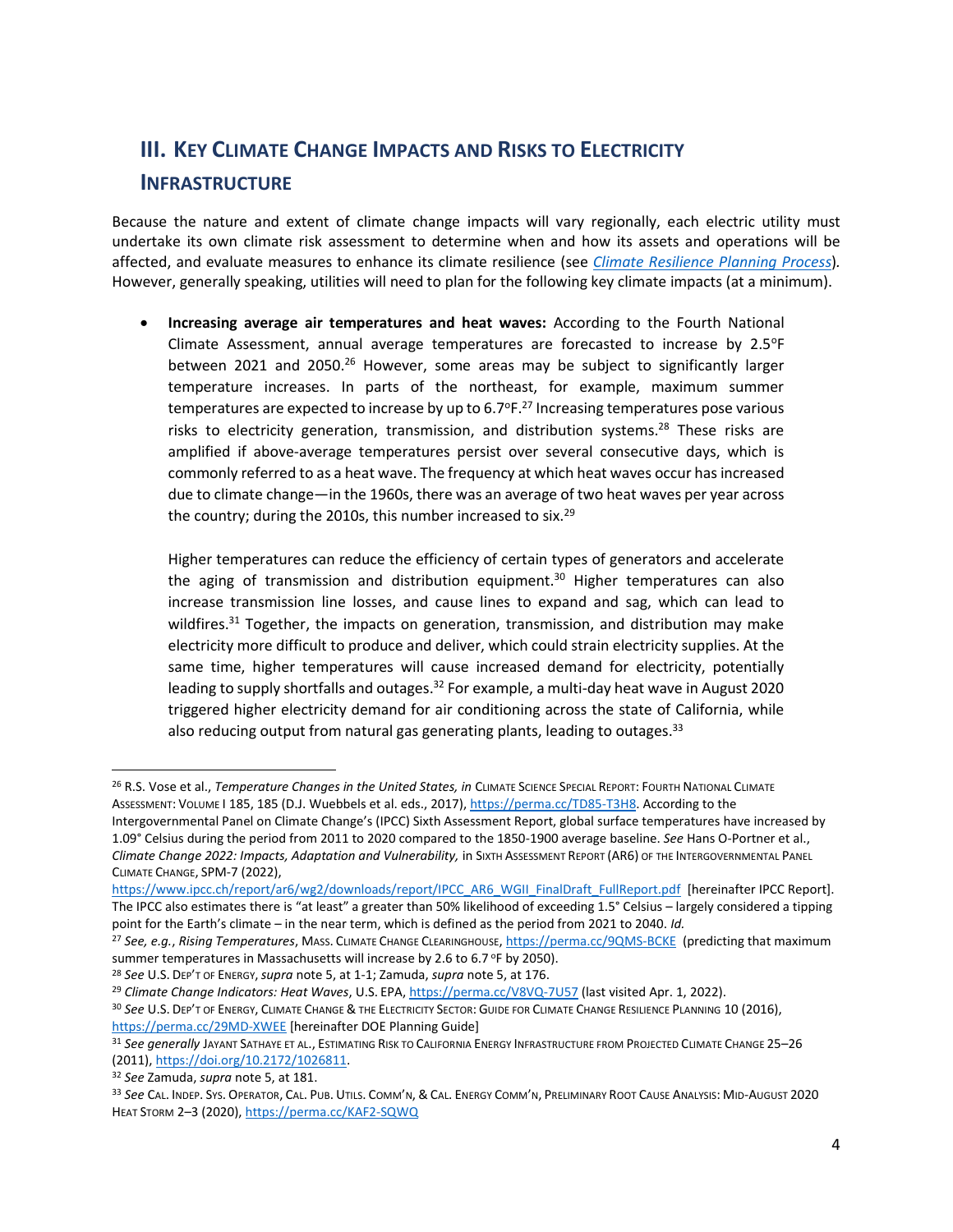- <span id="page-4-1"></span>• **Increasing Water Temperatures:** Higher average air temperatures will increase water temperatures,<sup>34</sup> which may cause thermoelectric power plants to exceed regulated thermal limits for wastewater discharges. Nuclear power plants that draw cooling water from rivers or streams could also be impacted if the water temperature rises above set thresholds.<sup>35</sup> Plants may be forced to shut down temporarily, curtail generation, or request permission to exceed regulatory discharge limits when water temperatures are too warm.<sup>36</sup> An example of this occurred in 2012, when Dominion Resources had to shut down one reactor at its Connecticutbased Millstone Nuclear Power Station because the temperature of the intake cooling water from the Long Island Sound was too warm.<sup>37</sup> This resulted in a two-week closure of the facility, which experienced a loss of 255,000 megawatt-hours of electricity, amounting to several million dollars.<sup>38</sup>
- **Cold Weather Events:** Global cold extremes are expected to decrease in frequency and intensity under most warming scenarios—however, anomalous cold waves will remain regionally and locally important threats to the operation of electricity systems.<sup>39</sup> Electricity infrastructure that is not appropriately winterized is particularly vulnerable to extreme cold and other cold weather hazards, including ice, snow, and freezing rain events, which can damage transmission and distribution lines, impact fuel supplies, and increase electricity demand for heating, leading to power outages.<sup>40</sup> As discussed above, Winter Storm Uri forced the shutdown of oil and gas wells, pipelines, wind turbines, and other power plants across Texas in February 2021.<sup>41</sup>
- <span id="page-4-0"></span>• **Changing precipitation patterns:** Warmer temperatures associated with climate change will cause more precipitation to fall as rain rather than snow.<sup>42</sup> Shifts from snow to rain will impair the operation of hydroelectric power plants, particularly in areas that rely on snowmelt to augment stream flows in summer.<sup>43</sup> The total amount of precipitation could also change, with some areas likely to experience an increase in total precipitation, while other areas may be subject to prolonged periods of drought.<sup>44</sup> In all areas, there is likely to be an increase in heavy

<sup>38</sup> *Id.*

<sup>34</sup> U.S. DEP'T OF ENERGY, U.S. ENERGY SECTOR VULNERABILITIES TO CLIMATE CHANGE AND EXTREME WEATHER 10-11 (2013), <https://perma.cc/FMB6-RSRK> [2013 DOE Report].

<sup>35</sup> *Id.*

<sup>36</sup> *See id.* at 2.

<sup>37</sup> *Id.* 

<sup>39</sup> IPCC Report, *supra* not[e 26,](#page-3-0) at 6–27. While study on climate change's influence on the frequency and severity of cold weather events continues, advancements in attribution science have allowed for researchers to identify potential links between Arctic warming and cold waves—such as the February 2021 event—in mid-latitude regions. *See, e.g.,* Judah Cohen et al*., Linking Arctic variability and change with extreme winter weather in the United States*, 373 SCIENCE 1116, 111–1121 (2021). <sup>40</sup> *See* Zamuda, *supra* not[e 5,](#page-0-0) 176, 179.

<sup>41</sup> *See* Benji Jones, *Texas blackouts explained: Arctic weather shut down power plants as demand for heat surged, and the state's grid is on its own*, BUSINESS INSIDER (Feb. 18, 2021)[, https://perma.cc/4VV3-PPNJ;](https://perma.cc/4VV3-PPNJ) see THE FEBRUARY 2021 COLD WEATHER OUTAGES IN TEXAS AND THE SOUTH CENTRAL UNITED STATES, FED. ENERGY REG. COMM'N ET AL. 18–20 (2021)[, https://perma.cc/4KER-](https://perma.cc/4KER-7VXX)**[7VXX](https://perma.cc/4KER-7VXX)** (recommending improved weatherization practices).

<sup>42</sup> *See* D.R. Easterling et al., *Precipitation Change in the United States, in* CLIMATE SCIENCE SPECIAL REPORT: FOURTH NATIONAL CLIMATE ASSESSMENT, VOLUME I 207, 207, 217 (D.J. Wuebbels et al. eds., 2017)[, https://perma.cc/MV9S-NMAS.](https://perma.cc/MV9S-NMAS)

<sup>43</sup> *See* DOE Planning Guide,*supra* note [30,](#page-3-1) at 10–11.

<sup>44</sup> Easterling et al., *supra* not[e 42,](#page-4-0) at 216.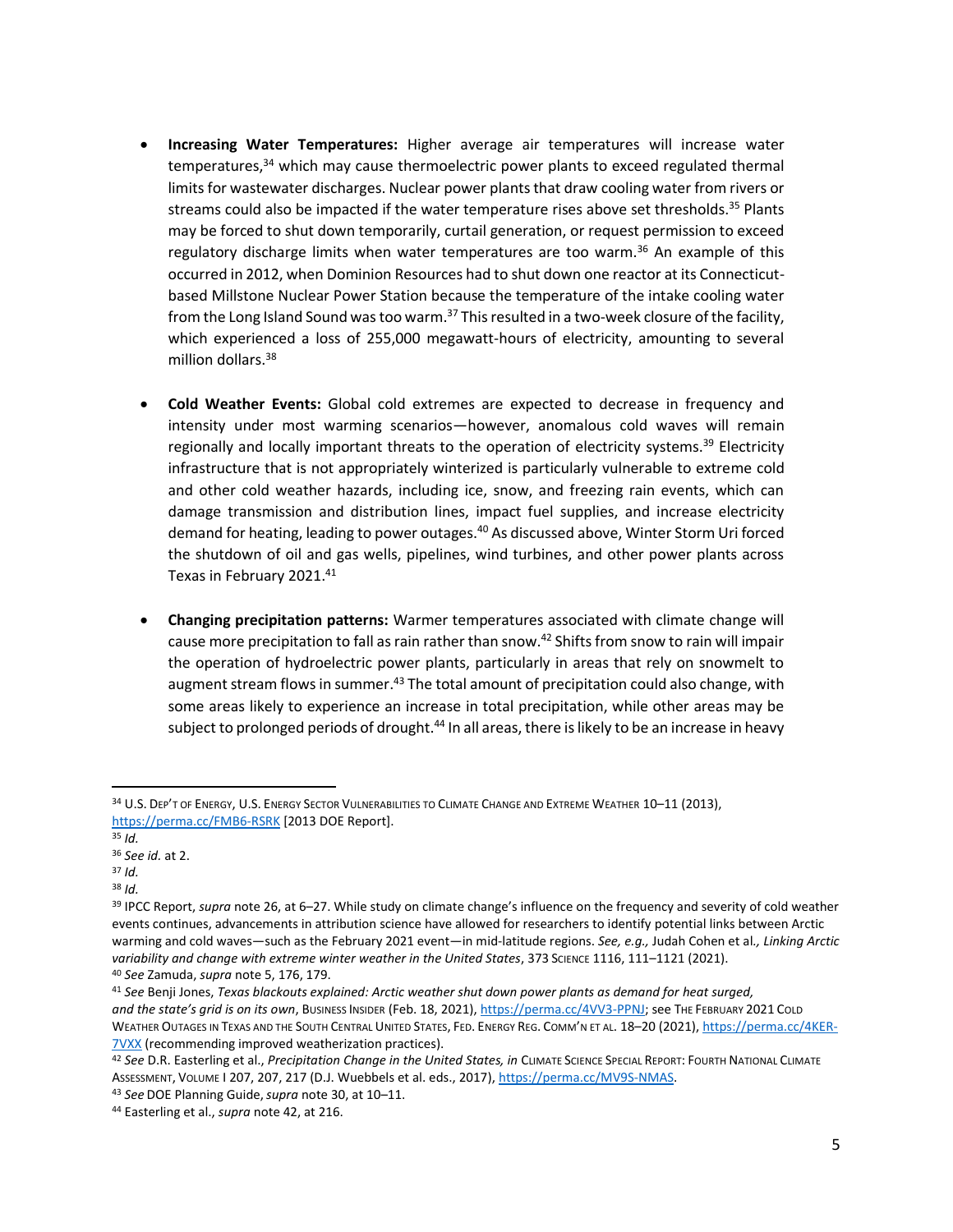precipitation events, with longer dry periods in between.<sup>45</sup> Each of these shifts could impact electricity generation. In fact, impacts are already being felt in some areas. For example, record dry conditions across California in August of 2021 resulted in a five-month shutdown of a hydroelectric power plant for the first time since the facility began operating in 1967, causing electricity prices to spike.<sup>46</sup> Thermoelectric power plants that rely on water for cooling could also be forced to shut down or curtail output during periods of low rainfall.<sup>47</sup> Flooding caused by heavy downpours can also impair the operation of those and other generating facilities (see below).

- **Storms, hurricanes, and flooding:** Climate change is increasing the severity of hurricanes and heavy rainfall events which are, in turn, leading to more flood events.<sup>48</sup> Infrastructure in the southern,<sup>49</sup> midwestern, and northeastern regions of the United States is at particular risk.<sup>50</sup> In these areas, generating facilities and transmission and distribution equipment located on the coast or along inland waterways may be inundated or otherwise damaged by flood waters and storm surge, potentially leading to outages. An example of this occurred in 2012, when storm surge flooding associated with Hurricane Sandy inundated more than 100 electric substations across four states, leaving almost 9 million customers without power.<sup>51</sup> The high winds associated with hurricanes and other storms also pose a major threat to electricity infrastructure. During Hurricane Ida in 2021, 150-mile-per-hour winds damaged the eight transmission lines used to deliver electricity to New Orleans, causing widespread outages.<sup>52</sup>
- <span id="page-5-0"></span>• **Sea-level Rise:** Sea levels along the contiguous United States coastline increased by an average of 0.25-0.3 meters between 1920 and 2020.<sup>53</sup> Sea levels are expected to increase by the same amount again, on average, over the next thirty years (i.e., through 2050).<sup>54</sup> The extent of longer-term sea level rise will depend on future greenhouse gas emissions and associated warming.<sup>55</sup> While all coastal regions will be impacted by rising seas, the extent of sea level rise will vary regionally.<sup>56</sup> To illustrate, the East and Gulf coasts will be subject to higher rates of sea level rise, while the West Coast, Hawaii, and the Caribbean will be subject to lower rates.<sup>57</sup>

<sup>45</sup> *Id.* at 218–220.

<sup>46</sup> Alexandra Meeks and Dakine Andone, *California hydropower plant forced to shut down as water levels fall at Lake Oroville*, CNN (Aug. 6, 2021), [https://perma.cc/E5FA-VNYL;](https://perma.cc/E5FA-VNYL) Scott Van Vorhis, *Historic drought slashes hydropower generation in California, other Western states* (Aug. 24, 2021), [https://perma.cc/97X5-H8QJ;](https://perma.cc/97X5-H8QJ) Rob Nikolewski, *Once depleted, Lake Oroville restarts hydroelectric power plant*, SAN DIEGO TRIBUNE (Jan. 6, 2022), [https://perma.cc/L3YF-GQWP.](https://perma.cc/L3YF-GQWP)

<sup>47</sup> JUSTIN GUNDLACH & ROMANY WEBB, CLIMATE CHANGE IMPACTS ON THE BULK POWER SYSTEM: ASSESSING VULNERABILITIES AND PLANNING FOR RESILIENCE 9 (2018)[, https://perma.cc/A2ZH-BBED.](https://perma.cc/A2ZH-BBED) 

<sup>48</sup> *See* 2013 DOE Report, *supra* note [34,](#page-4-1) at 28.

<sup>49</sup> U.S. DEP'T OF ENERGY,*supra* not[e 5,](#page-0-0) at iii-iv

<sup>50</sup> Zamuda, *supra* not[e 5,](#page-0-0) at 178.

<sup>51</sup> U.S. DEP'T OF ENERGY, *supra* not[e 5,](#page-0-0) at 7-7.

<sup>52</sup> David Baker et al., *Ida Death Toll Rises to 4 as New Orleans Faces Long Blackout,* BLOOMBERG (Aug. 30, 2021) [https://perma.cc/TA85-GPEJ.](https://perma.cc/TA85-GPEJ)

<sup>53</sup> W.V. SWEET ET AL., GLOBAL AND REGIONAL SEA LEVEL RISE SCENARIOS FOR THE UNITED STATES xii (2022), [https://perma.cc/NC98-UD9Y.](https://perma.cc/NC98-UD9Y) <sup>54</sup> *Id*.

<sup>55</sup> *Id*. at xiii. <sup>56</sup> *See id.* at 60.

<sup>57</sup> *Id.*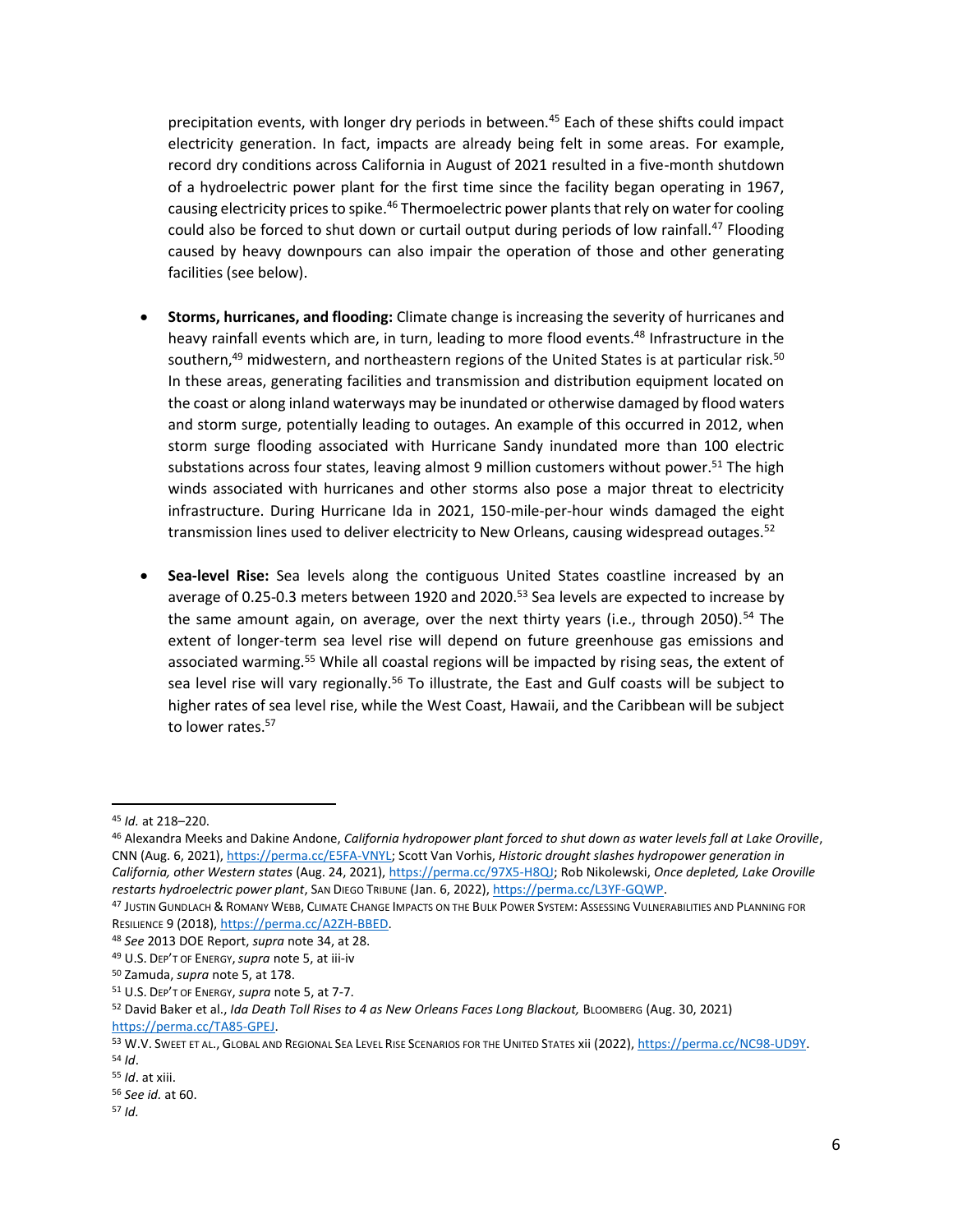Sea level rise can put infrastructure at risk of nuisance flooding (i.e., flooding that occurs during high tides), storm surge, and permanent inundation.<sup>58</sup> According to the National Oceanic and Atmospheric Administration ("NOAA"), "between May 2020 and April 2021, coastal communities saw twice as many [nuisance] high tide flooding days than they did 20 years ago."<sup>59</sup> NOAA estimates that the frequency of "major" nuisance flooding events (i.e., when coastal water levels exceed four feet above the mean higher high water level) will increase by 400 percent between 2020 and 2050. $^{60}$  That could have major implications for coastal energy facilities. Past studies have identified almost 300 energy facilities in coastal areas of the contiguous U.S. that are within four feet of ordinary high tide levels.<sup>61</sup> Those and other facilities could also be impacted by higher storm surge. A Department of Energy ("DOE") study found that by 2060, sea level rise could increase the number of energy facilities exposed to storm surge from category 1 hurricanes from 711 to 1,025 facilities, representing a 67% increase.<sup>62</sup>

• **Wildfires:** Climate change is expected to increase wildfire risk, particularly across the western U.S. where prolonged periods of drought are becoming more common.<sup>63</sup> Parts of the west are also experiencing changing wind patterns which further increase wildfire risk.<sup>64</sup> Wildfires can damage, destroy, or force the shutdown of above-ground electricity infrastructure.<sup>65</sup> For example, a wildfire in Washington state in 2015 forced the shutdown of a transmission line, which then resulted in the curtailment of output from a hydroelectric power plant.<sup>66</sup> More recently, in parts of California, there have been forced pre-emptive shutdowns of transmission and distribution lines to mitigate wildfire risk in times of extreme dry conditions.<sup>67</sup>

While each climate impact is discussed separately, multiple impacts may occur simultaneously and have compounding effects on the electricity system. An example of this occurred in July 2021 when utilities in California struggled to provide reliable electricity services and urged customers to limit their use of electricity during a period of both high temperatures and wildfires.<sup>68</sup>

#### **IV. ENHANCING THE CLIMATE RESILIENCE OF ELECTRICITY SYSTEMS**

<sup>58</sup> *See* U.S. DEP'T OF ENERGY, CLIMATE CHANGE AND THE ELECTRICITY SECTOR: GUIDE FOR ASSESSING VULNERABILITIES AND DEVELOPING RESILIENCE SOLUTIONS TO SEA LEVEL RISE 8 (2016)[, https://perma.cc/AAA7-P448.](https://perma.cc/AAA7-P448) 

<sup>59</sup> *The State of High Tide Flooding and Annual Outlook*, NAT. OCEANIC AND ATMOSPHERIC ASS'N, https://perma.cc/4FU4-ADN4 (last visited Apr. 27, 2022).

<sup>60</sup> *See* Sweet et al., *supra* not[e 53,](#page-5-0) at xiii.

<sup>61</sup> *See Vulnerability of U.S. Energy Infrastructure to Coastal Flooding*, NAT. ACAD. OF SCI., ENG'G, AND MED.[, https://perma.cc/4ERX-](https://perma.cc/4ERX-8NW5)[8NW5](https://perma.cc/4ERX-8NW5) (last visited Apr. 27, 2022).

<sup>62</sup> JAMES BRADBURY ET AL., CLIMATE CHANGE AND ENERGY INFRASTRUCTURE EXPOSURE TO STORM SURGE AND SEA-LEVEL RISE 3, 15 (2015), [https://perma.cc/3WKY-CVY9.](https://perma.cc/3WKY-CVY9)

<sup>63</sup> *See* M.F. Wehner et al., *Droughts, Floods, and Wildfires*, in CLIMATE SCIENCE SPECIAL REPORT: FOURTH NATIONAL CLIMATE ASSESSMENT, Volume I 231 (D.J. Wuebbles et al. eds., 2017)[, https://perma.cc/QD9PXY26.](https://perma.cc/QD9PXY26)

<sup>64</sup> *See, e.g.,* Norman L. Miller & Nicole J. Schlegel, *Climate change projected weather sensitivity: California Santa Ana wind occurrence*, 33 GEOPHYSICAL RESEARCH LETTERS L15711 (2006).

<sup>65</sup> Zamuda, *supra* not[e 5,](#page-0-0) at 182–183.

<sup>66</sup> CRYSTAL RAYMOND, SEATTLE CITY LIGHT CLIMATE CHANGE VULNERABILITY ASSESSMENT AND ADAPTATION PLAN 49 (2015), <https://perma.cc/LYQ6-ZT3L>

<sup>67</sup> *PG&E shutdown: 800,000 people to lose power to prevent California wildfires*, THE GUARDIAN (Oct. 9, 2019), [https://perma.cc/2BTB-MJLV.](https://perma.cc/2BTB-MJLV)

<sup>68</sup> Anne C. Mulkern, *Soaring Temperatures and Wildfire Threaten California's Power Grid*, SCIENTIFIC AMERICAN (July 12, 2021), [https://perma.cc/ZEH3-NSSU.](https://perma.cc/ZEH3-NSSU)